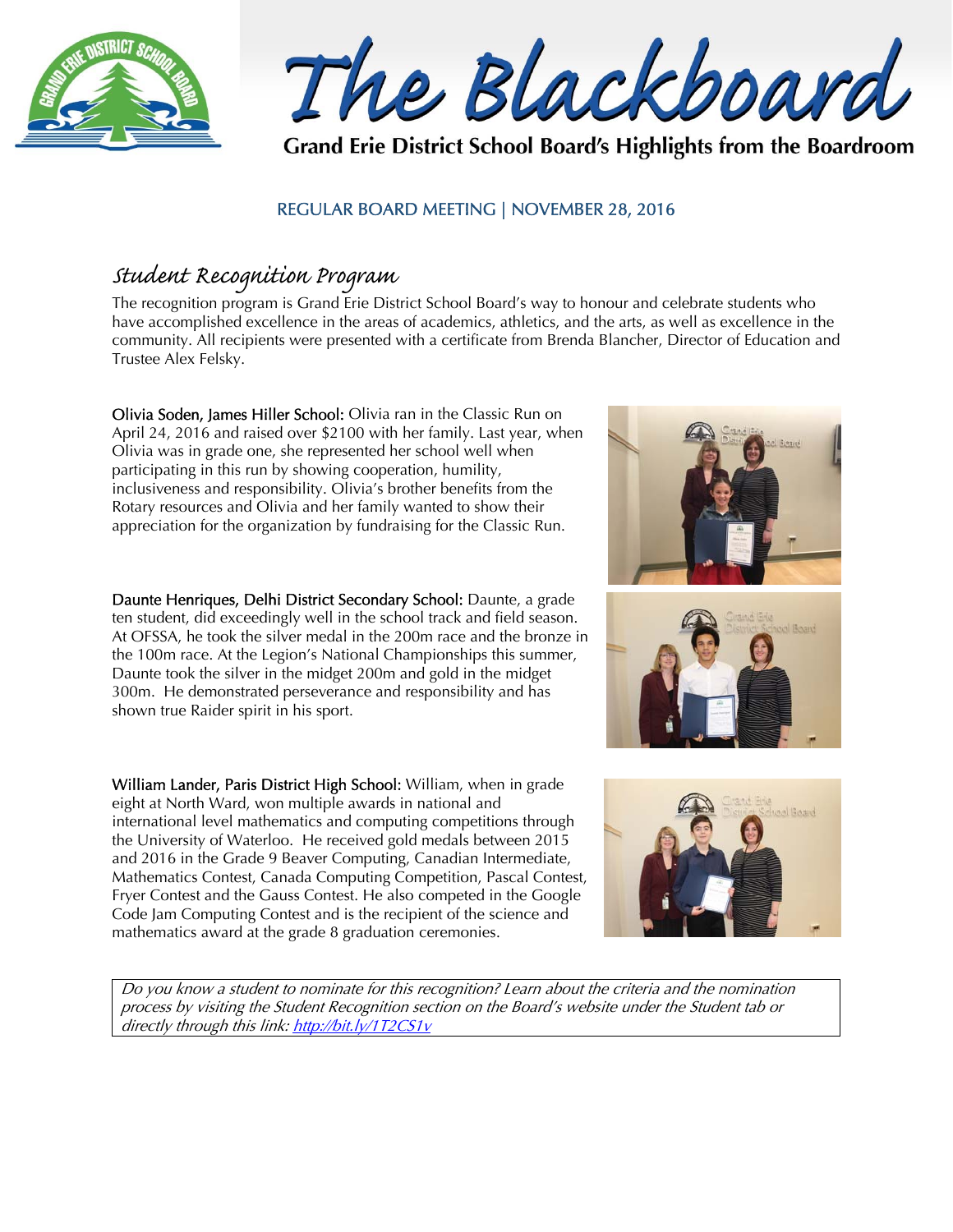#### Strength Opportunity Achievement Results (S.O.A.R.) Program at Pauline Johnson CVS:

S.O.A.R. is an elite Grand Erie program dedicated to supporting student athletes by balancing demands in their academics, athletics and leadership development. An application to the program is mandatory.

Students will be provided with a flexible timetable and will be educated on nutrition and sports psychology. They will learn leadership skills and receive complementary athletic training. There is equal balance placed on four separate areas of demand, which are, athletic, family, academic, social and emotional demands.

For more information, visit: http://bit.ly/2fvagRG



#### Report to INAC (Indigenous and Northern Affairs Canada) and Six Nations of the Grand River:

This report highlights the results of secondary school endeavours by Six Nations students and the work of the Native Trustee, Native Advisor, and Native Education Counselling staff who work under the Secondary School Tuition Agreement between Indigenous and Northern Affairs Canada and the Grand Erie District School Board on behalf of Six Nations of the Grand River. This document reports



#### Celebrating #AccessibleGE:

Congratulations to all of the schools who participated in the Accessibility Awareness Day held across Grand Erie District School Board on Friday, November 25, 2016. Schools were engaged in awareness activities that included reading short stories, participating in mindfulness activities, bringing in motivational speakers, reading various brail documents and various games that promoted accessibility such as a seated volleyball game.

The date coincides closely with the International Day of Persons with Disabilities, which is honoured on Saturday, December 3, 2016.



**GRAND ERIE** 

TUITION AGREEMENT REPORT Indigenous Education 2015-16

Accessible Grand Erie | November 25, 2016



French Immersion Program Capping and Grandfathering: Trustees approved the following revised motion that was recommended at the Committee of the Whole Meeting on November 14, 2016:

1. THAT the Grand Erie District School Board approve that caps be established each year prior to Kindergarten registration for all FI programs and that caps for any new program consider the space that will be required for full implementation of the new planned FI program.